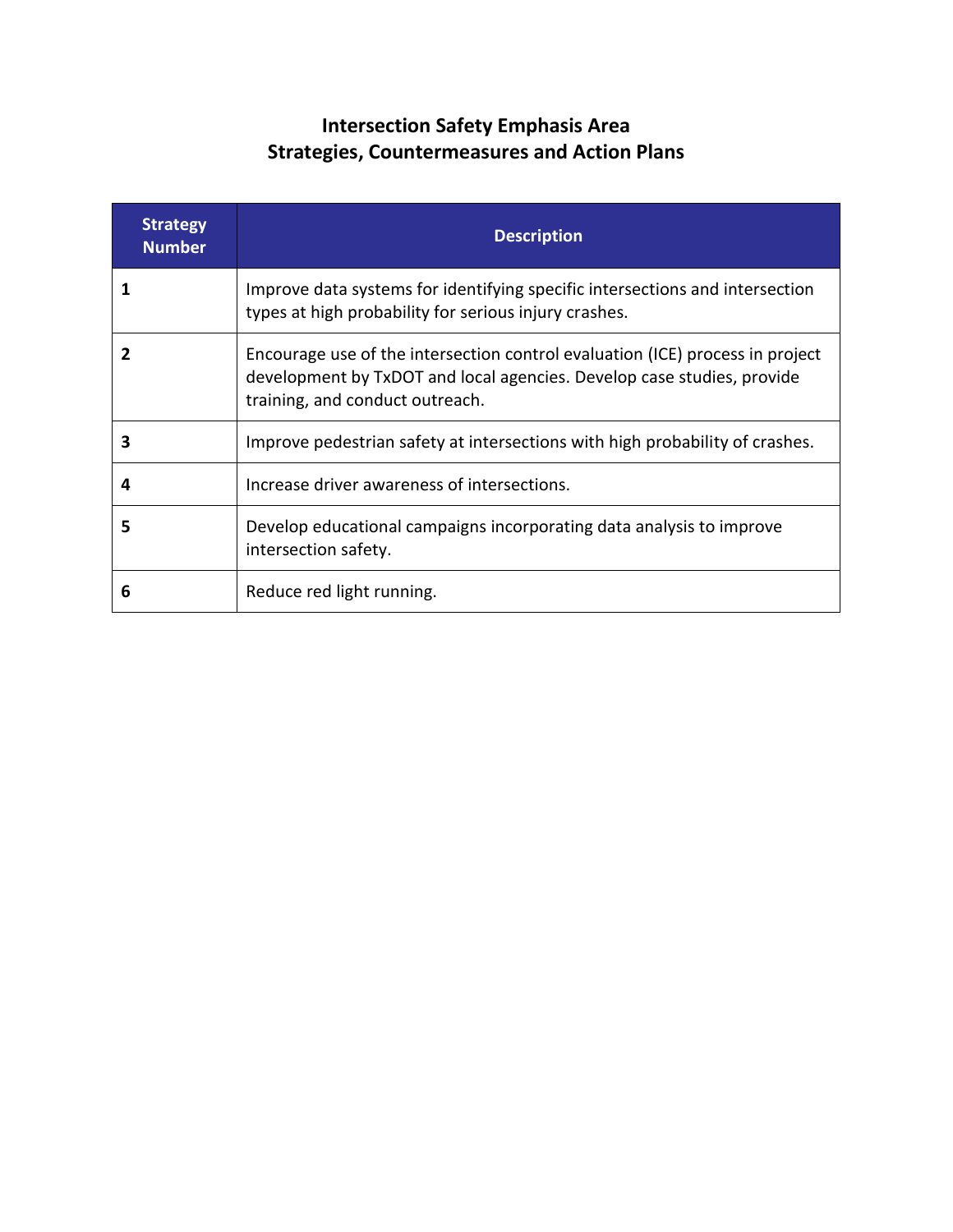**Improve data systems for identifying specific intersections and intersection types at high probability for serious injury crashes.**

| <b>Focus</b>                    | <b>Number</b> | <b>Description</b>                                                                                                                                                                                                                                                                                                                                                                                                                                                                                                                | <b>Action</b><br>Plan |
|---------------------------------|---------------|-----------------------------------------------------------------------------------------------------------------------------------------------------------------------------------------------------------------------------------------------------------------------------------------------------------------------------------------------------------------------------------------------------------------------------------------------------------------------------------------------------------------------------------|-----------------------|
| <b>Intersection</b><br>database | 1A            | Create a statewide intersection safety and roadway<br>elements database. (Incorporate the Model Inventory of<br>Roadway Elements [MIRE] format; create a standardized<br>data structure to support geographic information<br>system (GIS) applications; create an app for data<br>collection; develop partnerships between TxDOT,<br>metropolitan planning organizations (MPOs), and local<br>agencies to populate the database; and develop and<br>implement an intersection identifier system for posting<br>at intersections.) |                       |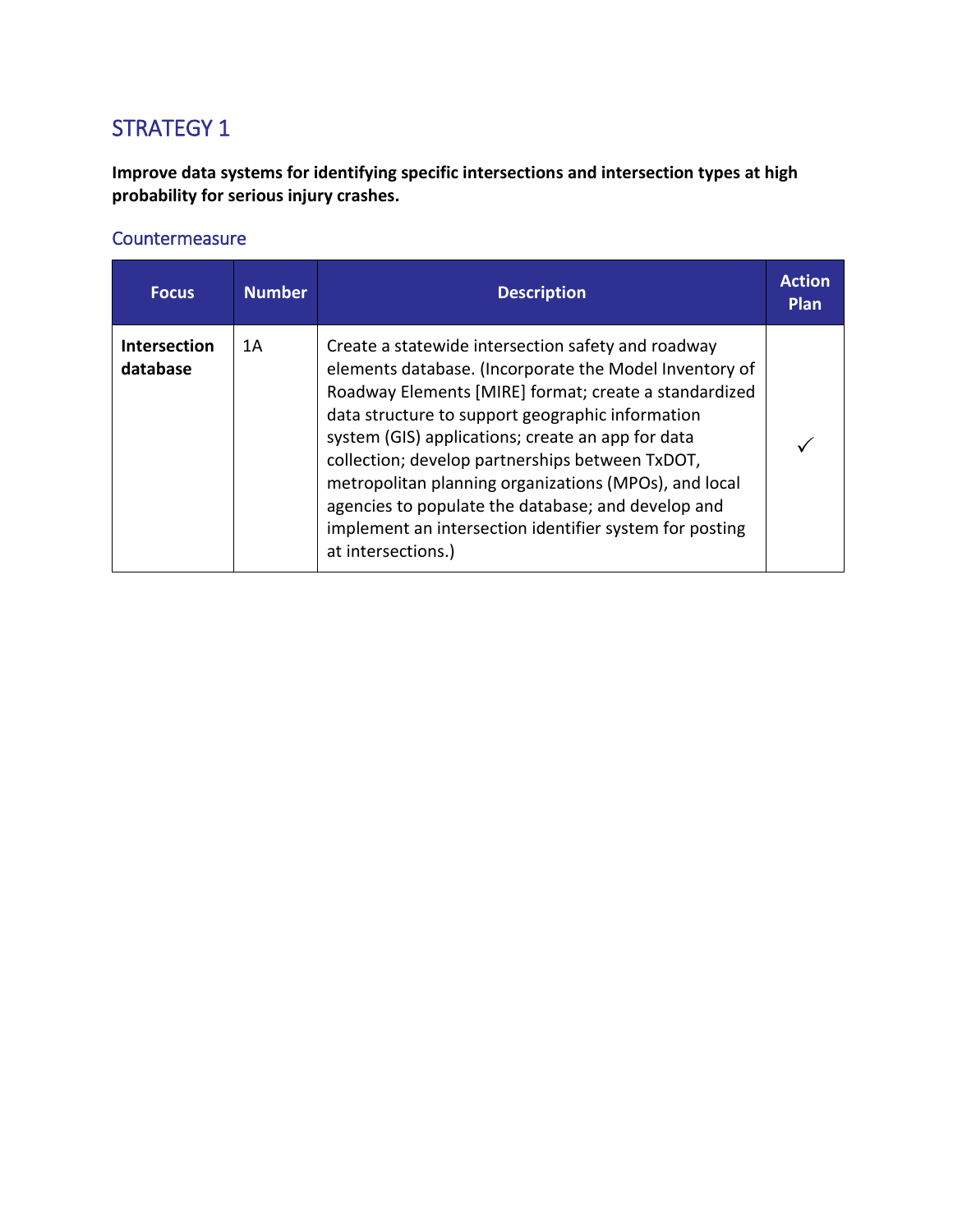#### Intersection Database Countermeasure (1A) Action Plan

**Create a statewide intersection safety and roadway elements database. (Incorporate the MIRE format; create a standardized data structure to support GIS applications; create an app for data collection; develop partnerships between TxDOT, MPOs, and local agencies to populate the database; and develop and implement an intersection identifier system for posting at intersections.)**

| <b>Description</b>                                                                     |
|----------------------------------------------------------------------------------------|
| Develop ramp data and edit GIS line work to ensure the roadway network is<br>1.        |
| topologically correct.                                                                 |
| Conduct a Geospatial Roadway Inventory Database (GRID) software enhancement<br>2.      |
| project to incorporate an intersection/interchange inventory.                          |
| Develop algorithms to generate intersections and derive descriptors and location<br>3. |
| identifiers such that all MIRE fundamental data elements are fully incorporated into   |
| the roadway inventory system.                                                          |
| Maintain the database.<br>4.                                                           |
| TxDOT's Transportation, Planning, and Programming Division and Traffic Operations      |
| Division                                                                               |
| ***                                                                                    |
| \$\$\$                                                                                 |
|                                                                                        |
| Long                                                                                   |
|                                                                                        |
| Budget.<br>٠                                                                           |
| Staffing and staff capacity for data enhancements.                                     |
| Database definition and upkeep.                                                        |
| Data acquisition and maintenance.<br>٠                                                 |
| Training data users.                                                                   |
|                                                                                        |

Note: For more information, see the Texas Traffic Records Coordinating Committee Strategic Plan, Section 6—MIRE Fundamental Data Element 9/30/2026 Implementation Plan.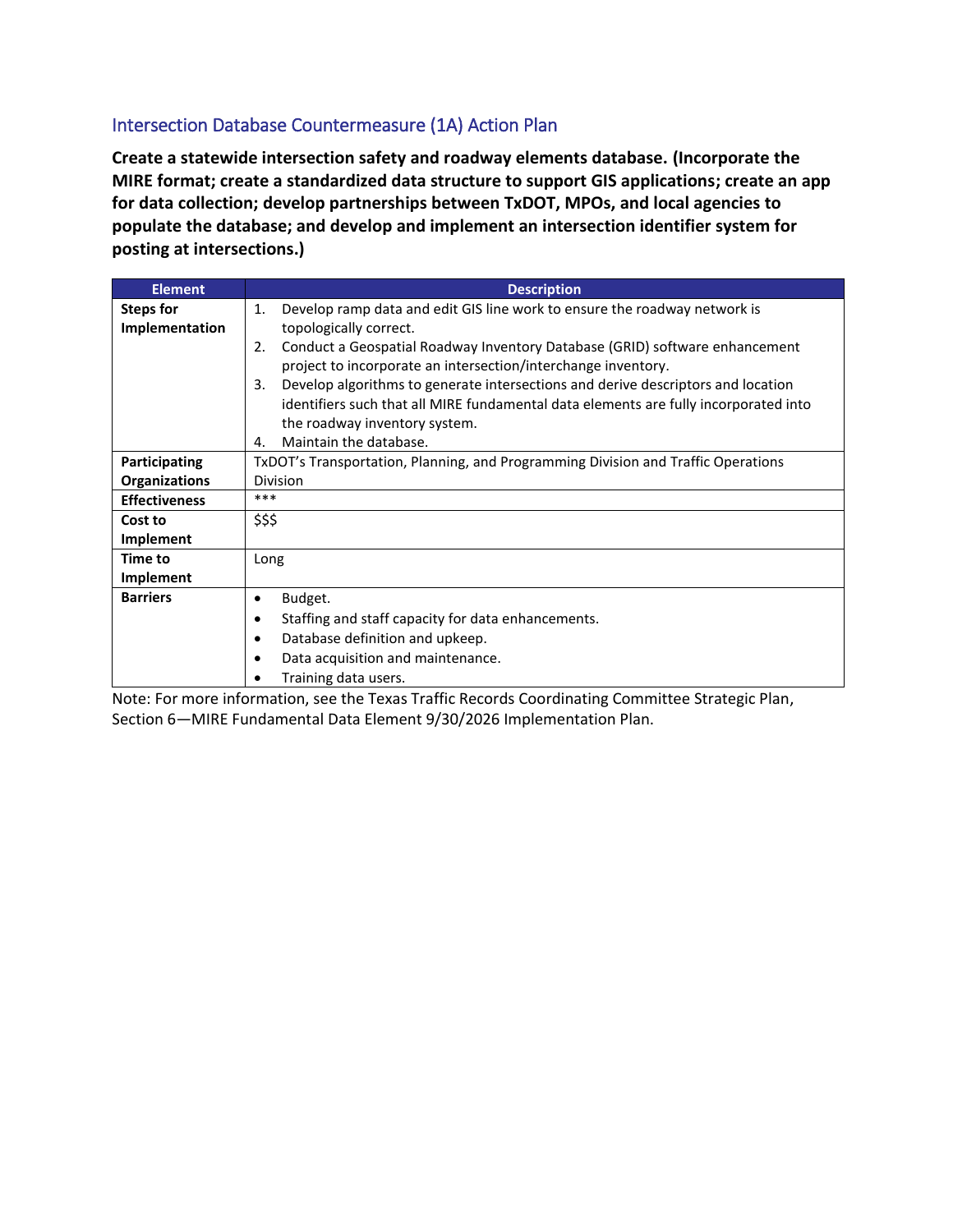**Encourage use of the ICE process in project development by TxDOT and local agencies. Develop case studies, provide training, and conduct outreach.**

| <b>Focus</b>                                 | <b>Number</b> | <b>Description</b>                                                                                                                                       | <b>Action</b><br><b>Plan</b> |
|----------------------------------------------|---------------|----------------------------------------------------------------------------------------------------------------------------------------------------------|------------------------------|
| <b>Roundabouts</b>                           | 2A            | Construct roundabouts and create an outreach<br>program to educate the public and public officials about<br>roundabout advantages and safety benefits.   |                              |
| Diverging left<br><b>intersections</b>       | 2B            | Convert signalized intersections to diverging left<br>intersections.                                                                                     |                              |
| <b>Intersection</b><br>control<br>evaluation | 2C            | Encourage use of the ICE process in project<br>development by TxDOT and local agencies. Develop<br>case studies, provide training, and conduct outreach. |                              |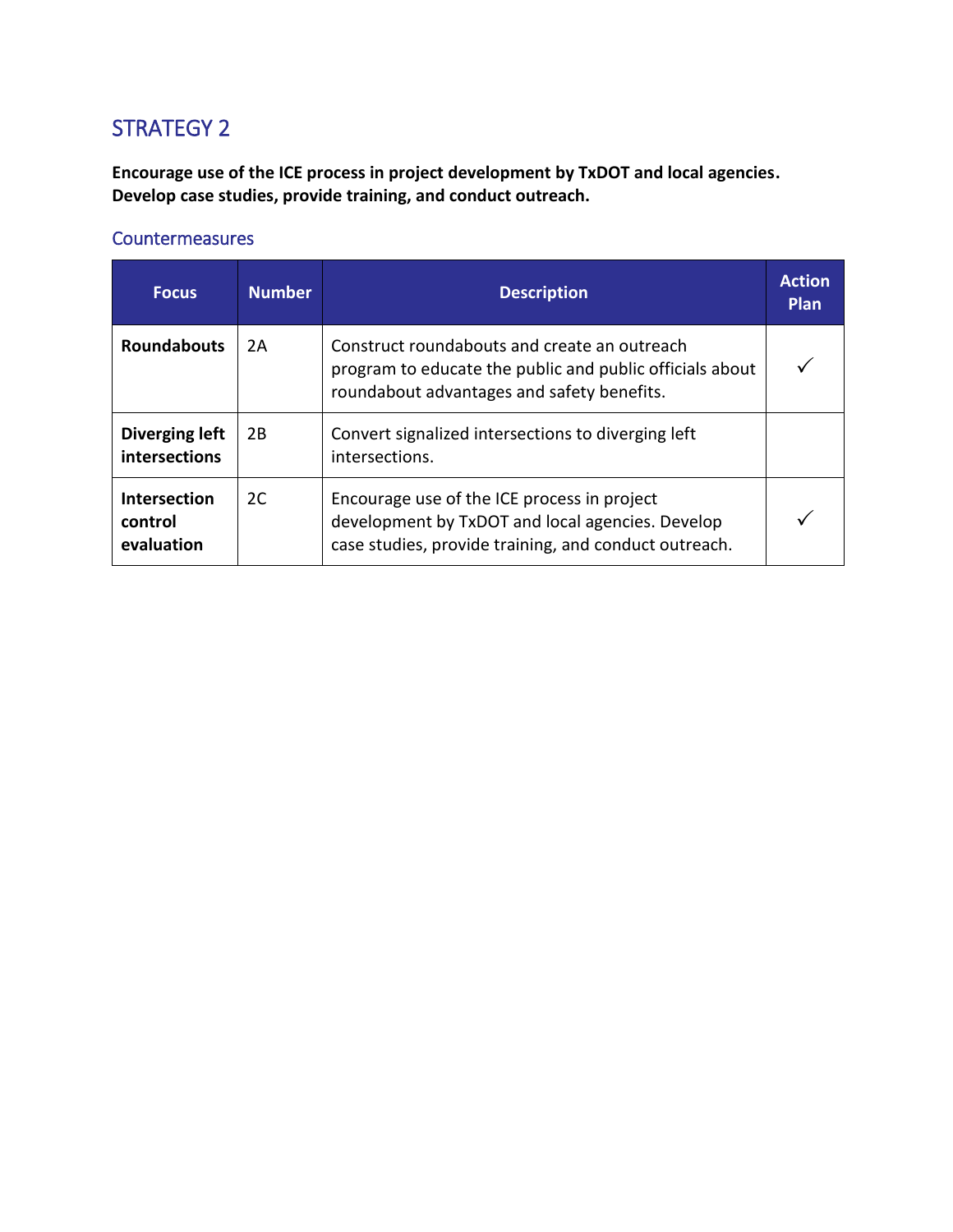## Roundabouts Countermeasure (2A) Action Plan

**Construct roundabouts and create an outreach program to educate the public and public officials about roundabout advantages and safety benefits.**

| <b>Element</b>       | <b>Description</b>                                                                                                                                                           |
|----------------------|------------------------------------------------------------------------------------------------------------------------------------------------------------------------------|
| <b>Steps for</b>     | Identify stakeholders (TxDOT, local agencies, DPS, and the Department of Motor<br>1.                                                                                         |
| Implementation       | Vehicles [DMV]).                                                                                                                                                             |
|                      | Develop training, design, and construction.<br>2.                                                                                                                            |
|                      | Provide designers/planners with education about roundabout application and                                                                                                   |
|                      | design. This includes making agencies aware of the free FHWA peer review                                                                                                     |
|                      | program. Fund roundabout design/application training through webinars; the Fort                                                                                              |
|                      | Worth, Dallas, and Atlanta Districts have received this training. Expand it through                                                                                          |
|                      | the Texas A&M Engineering Extension Service (TEEX) or other methods. Provide                                                                                                 |
|                      | training at TxDOT Short Course and Texas District of the Institute of Transportation                                                                                         |
|                      | Engineers (TexITE) meetings.                                                                                                                                                 |
|                      | Adopt/implement the ICE process as part of project planning. The process can look<br>٠                                                                                       |
|                      | at all intersection control strategies and not just roundabouts.                                                                                                             |
|                      | Identify sources for construction funding.<br>٠                                                                                                                              |
|                      | Design and construct roundabouts by identifying locations based on safety<br>$\bullet$                                                                                       |
|                      | performance; incorporate roundabouts in the capital improvements program;                                                                                                    |
|                      | design; and construct.                                                                                                                                                       |
|                      | Implement an education and outreach program.<br>3.                                                                                                                           |
|                      | Provide documentation of how roundabouts can result in the wide nodes/narrow<br>٠                                                                                            |
|                      | roads concept, which may defer or eliminate the need for bridges or road                                                                                                     |
|                      | widening.                                                                                                                                                                    |
|                      | Ensure roundabout information included in the Texas driver's manual is up to date<br>$\bullet$                                                                               |
|                      | and covers both single-lane and multi-lane roundabouts.                                                                                                                      |
|                      | Include roundabout questions on the driver's license exam.<br>$\bullet$                                                                                                      |
|                      | Provide driver training facilities and online driver education programs with<br>$\bullet$                                                                                    |
|                      | roundabout information.                                                                                                                                                      |
|                      | Create a public service announcement on roundabouts for use across the state.<br>٠                                                                                           |
|                      | Document successful roundabout implementations across the state so agencies<br>$\bullet$                                                                                     |
|                      | can share with their local appointed and elected officials.                                                                                                                  |
|                      | Conduct research.<br>4.                                                                                                                                                      |
|                      | Fund research into construction methods to reduce the cost of multi-lane<br>$\bullet$                                                                                        |
|                      | roundabout retrofits to overcome barriers in urban areas where multi-lanes are                                                                                               |
|                      | more likely to be needed. Find ways to use overlays of existing concrete to reduce                                                                                           |
|                      | initial capital cost.                                                                                                                                                        |
| Participating        | Support pool-funded research on impacts of striping multi-lane roundabouts.<br>TxDOT's Design Division and Traffic Operations Division, districts, city and county agencies, |
| <b>Organizations</b> | TexITE, FHWA, Texas Trucking Association, and TEEX                                                                                                                           |
| <b>Effectiveness</b> | ***                                                                                                                                                                          |
| Cost to              | \$\$\$                                                                                                                                                                       |
| Implement            |                                                                                                                                                                              |
| <b>Time to</b>       | Medium                                                                                                                                                                       |
| Implement            |                                                                                                                                                                              |
| <b>Barriers</b>      | Overcoming the inertia of not using roundabouts.<br>$\bullet$                                                                                                                |
|                      | Overcoming public perceptions.<br>$\bullet$                                                                                                                                  |
|                      | Identifying and securing a champion.<br>$\bullet$                                                                                                                            |
|                      | Obtaining sufficient and sustained funding to build roundabouts.<br>$\bullet$                                                                                                |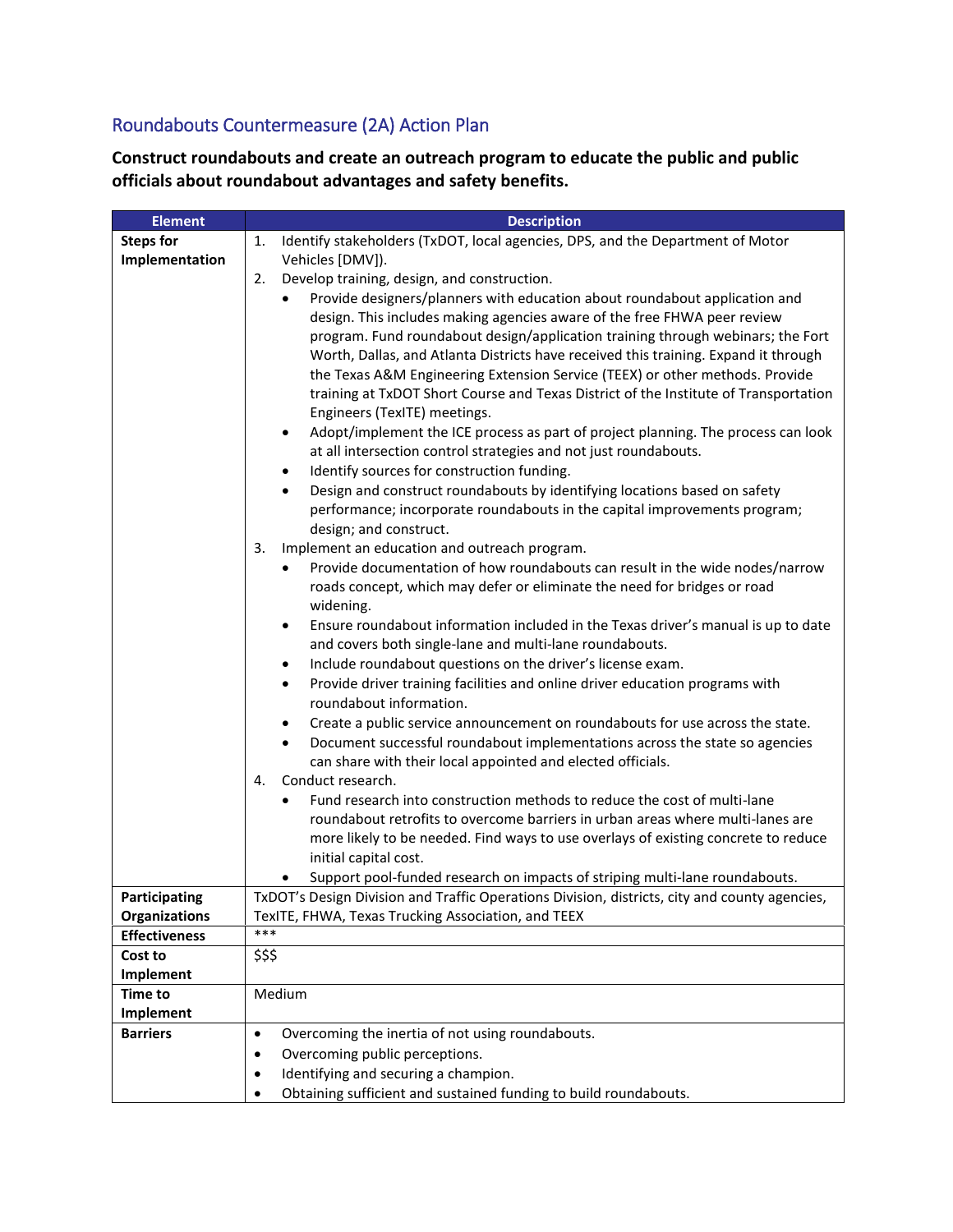# Intersection Control Evaluation Countermeasure (2C) Action Plan

**Encourage use of the ICE process in project development by TxDOT and local agencies. Develop case studies, provide training, and conduct outreach.**

| <b>Element</b>       | <b>Description</b>                                                                            |
|----------------------|-----------------------------------------------------------------------------------------------|
| Steps for            | Identify stakeholders (TxDOT, local agencies, DPS, and DMV).<br>1.                            |
| Implementation       | Draft policies and guidelines based on best practices. Integrate them into the project<br>2.  |
|                      | development process. Consider maintenance requirements.                                       |
|                      | Revise based on stakeholder input.<br>3.                                                      |
|                      | Develop training materials or adapt FHWA materials.<br>4.                                     |
| Participating        | TxDOT's Design Division and Traffic Operations Division, districts, city and county agencies, |
| <b>Organizations</b> | TexITE, FHWA, Texas Trucking Association, and TEEX                                            |
| <b>Effectiveness</b> | ***                                                                                           |
| Cost to              | \$\$                                                                                          |
| Implement            |                                                                                               |
| Time to              | Medium                                                                                        |
| Implement            |                                                                                               |
| <b>Barriers</b>      | Institutional inertia.<br>$\bullet$                                                           |
|                      | Identifying and securing a champion.<br>$\bullet$                                             |
|                      | Changing long-standing practices. Considering early enough in the project                     |
|                      | development phase.                                                                            |
|                      | Public acceptance of non-standard designs and controls.                                       |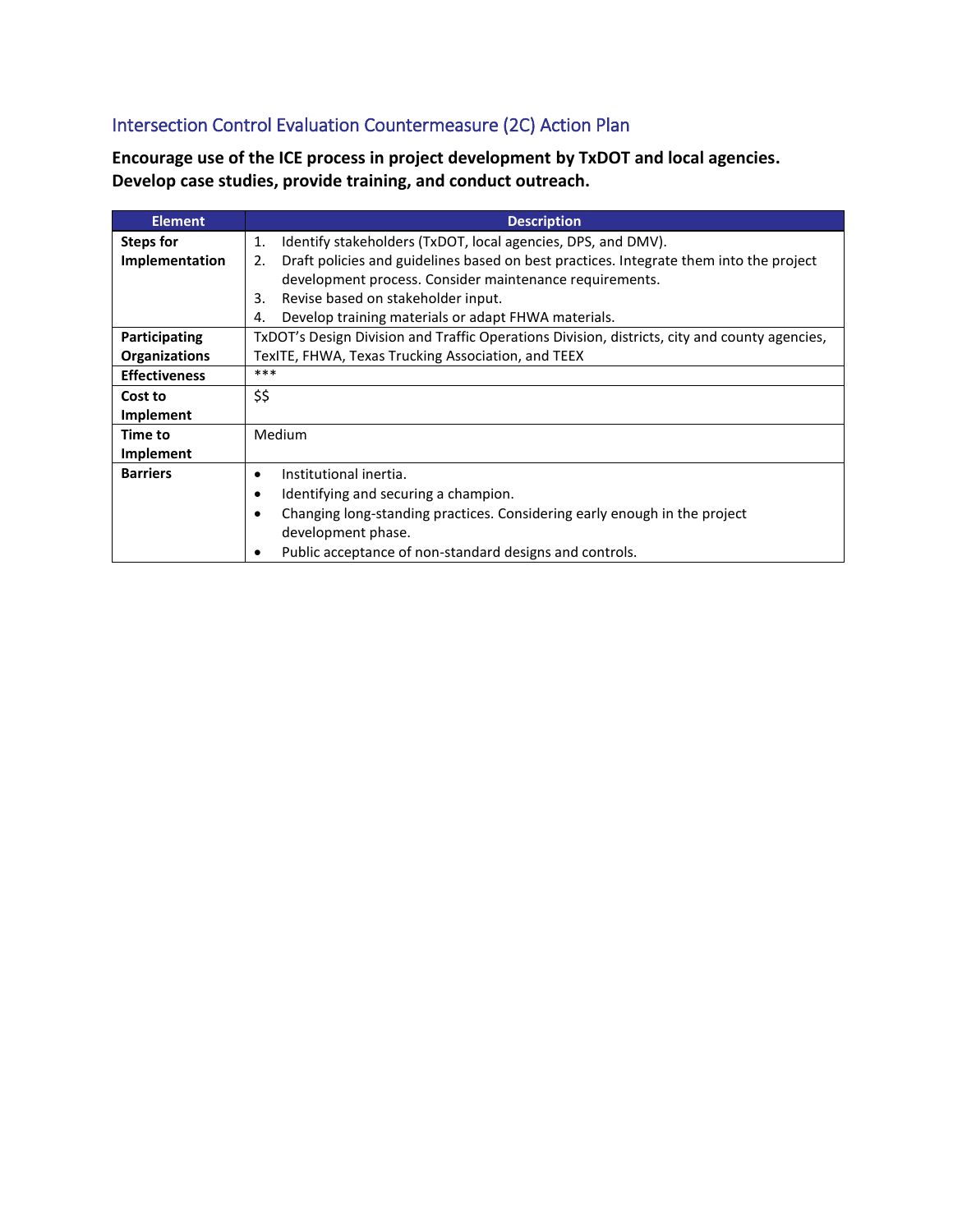**Improve pedestrian safety at intersections with high probability of crashes.**

| <b>Focus</b>         | <b>Number</b> | <b>Description</b>                                                                                                                                                                                                          | <b>Action</b><br><b>Plan</b> |
|----------------------|---------------|-----------------------------------------------------------------------------------------------------------------------------------------------------------------------------------------------------------------------------|------------------------------|
| Hot spots            | 3A            | Develop methods to identify and target locations with a<br>high probability of pedestrian crashes: systemic<br>methods (i.e., based on characteristics) and screening<br>for locations with above-average crash experience. |                              |
| Systemic<br>approach | 3B            | Install low- to medium-cost improvements to increase<br>pedestrian safety.                                                                                                                                                  |                              |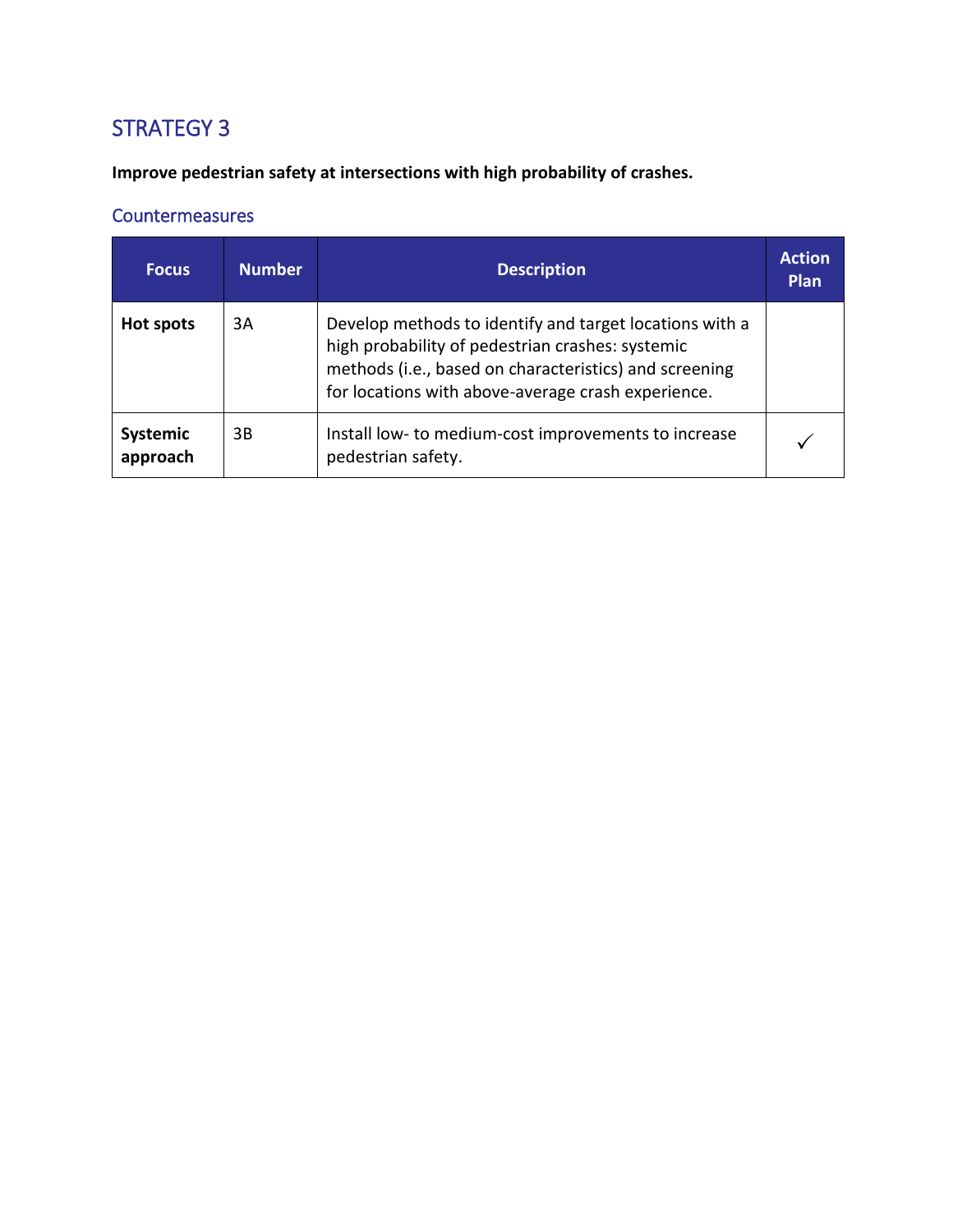### Systemic Approach Countermeasure (3B) Action Plan

| <b>Element</b>                     | <b>Description</b>                                                                                                                                                                                                                                                                                                                           |
|------------------------------------|----------------------------------------------------------------------------------------------------------------------------------------------------------------------------------------------------------------------------------------------------------------------------------------------------------------------------------------------|
| <b>Steps for</b><br>Implementation | Identify high-risk intersection characteristics and a procedure for evaluating pedestrian<br>1.<br>risk. Create an inventory of relevant intersection characteristics including pedestrian<br>volumes. Prioritize location by risk.<br>Create a toolbox of engineering solutions that can be applied systemically (see note<br>2.<br>below). |
|                                    | Identify specific countermeasures for each intersection.<br>3.<br>Identify funding sources and costs to implement.<br>4.<br>Implement. Publicize improvements as safety enhancements. Evaluate outcomes.<br>5.                                                                                                                               |
| Participating                      | TxDOT, city and county agencies, transportation and public works departments,                                                                                                                                                                                                                                                                |
| <b>Organizations</b>               | engineering design consultants, FHWA, and TexITE                                                                                                                                                                                                                                                                                             |
| <b>Effectiveness</b>               | $**$                                                                                                                                                                                                                                                                                                                                         |
| Cost to                            | \$\$                                                                                                                                                                                                                                                                                                                                         |
| Implement                          |                                                                                                                                                                                                                                                                                                                                              |
| <b>Time to</b>                     | Short                                                                                                                                                                                                                                                                                                                                        |
| Implement                          |                                                                                                                                                                                                                                                                                                                                              |
| <b>Barriers</b>                    | Identifying a committed champion.<br>$\bullet$<br>Obtaining funding to develop a systemic process.<br>$\bullet$<br>Collecting a comprehensive set of intersection characteristics.<br>Obtaining sufficient and sustained funding to implement countermeasures.<br>Public perception.<br>Data limitations.                                    |

**Install low- to medium-cost improvements to increase pedestrian safety.**

Note: Eliminate free-flow turn lanes or convert them to angled turn lanes that require stopping/yielding, add turn islands and median islands and curb bulb-outs, convert permissive-only or protectedpermissive phasing to protected only (when a pedestrian is present or during active times of day), provide enhanced measures (a rectangular rapid flash beacon, pedestrian hybrid beacon, lighting, etc. at uncontrolled high-risk locations, and pedestrian islands). At targeted intersections, prohibit right-on-red and permissive left turns at high-probability locations; install/improve pedestrian signals, pedestrian crosswalks, lighting, and/or high-friction surface treatment on intersection approaches; and ensure pedestrian signals, push buttons, crosswalk markings, etc. meet current requirements or upgrade to current requirements, including signal timing.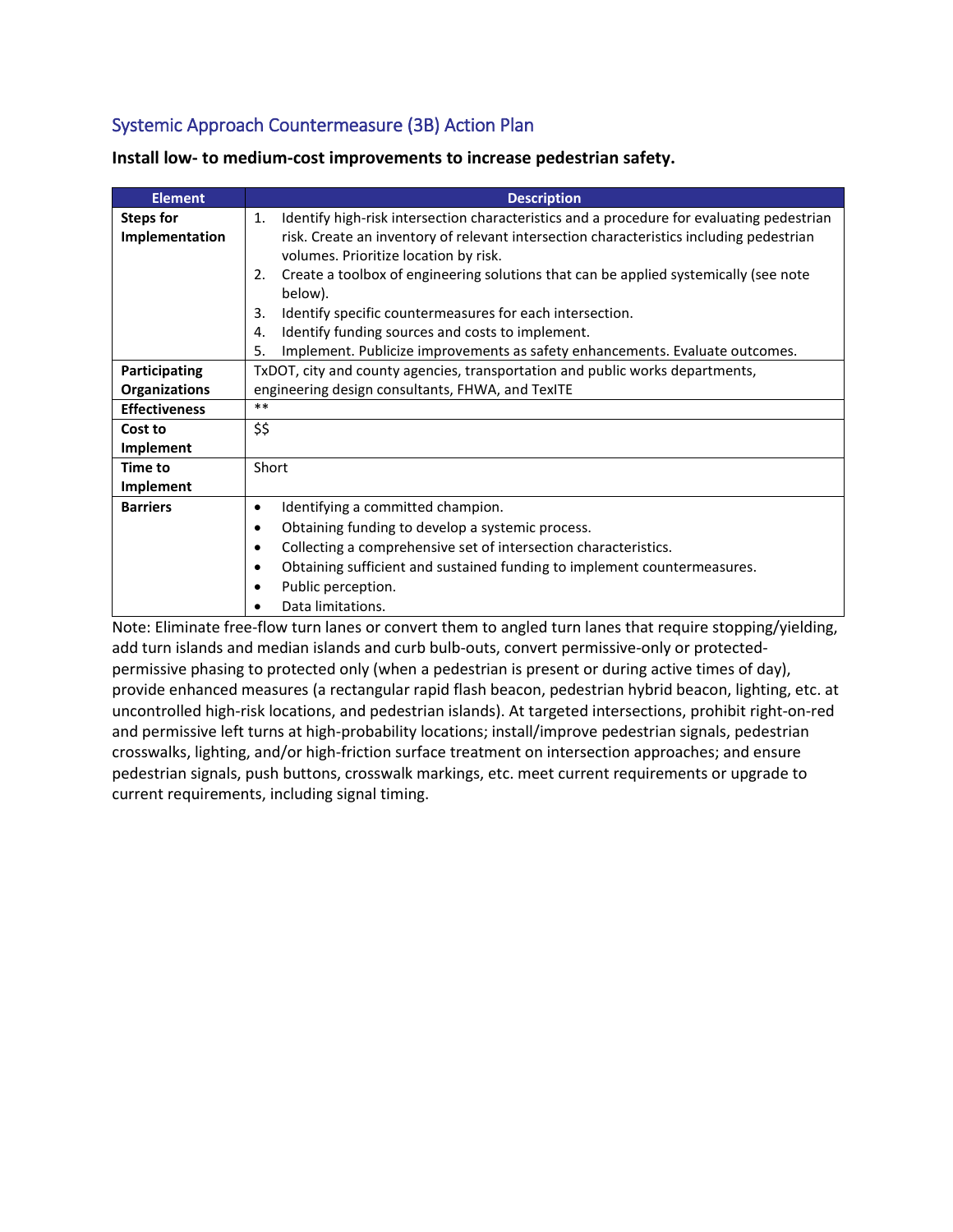#### **Increase driver awareness of intersections.**

| <b>Focus</b>                                         | <b>Number</b> | <b>Description</b>                                                                                                                                                                                                                                                                                                                                                                                     | <b>Action</b><br><b>Plan</b> |
|------------------------------------------------------|---------------|--------------------------------------------------------------------------------------------------------------------------------------------------------------------------------------------------------------------------------------------------------------------------------------------------------------------------------------------------------------------------------------------------------|------------------------------|
| <b>Practitioner</b><br>guide for<br><b>resources</b> | 4А            | Develop Texas-specific resources on the use of specific<br>countermeasures, based on roadway type, system<br>ownership, rural/urban character, etc., as a guide to<br>practitioners.                                                                                                                                                                                                                   |                              |
| <b>Systemic</b><br>approaches                        | 4B            | Implement proven, low-cost engineering<br>countermeasures in a systemic manner: modify<br>operations, add or enhance signs, and add or enhance<br>physical conditions. (Install driver speed feedback signs<br>in advance of intersections. Implement the current<br>Texas Intersection Safety Implementation Plan to<br>prepare for the next iteration of the Highway Safety<br>Improvement Program.) |                              |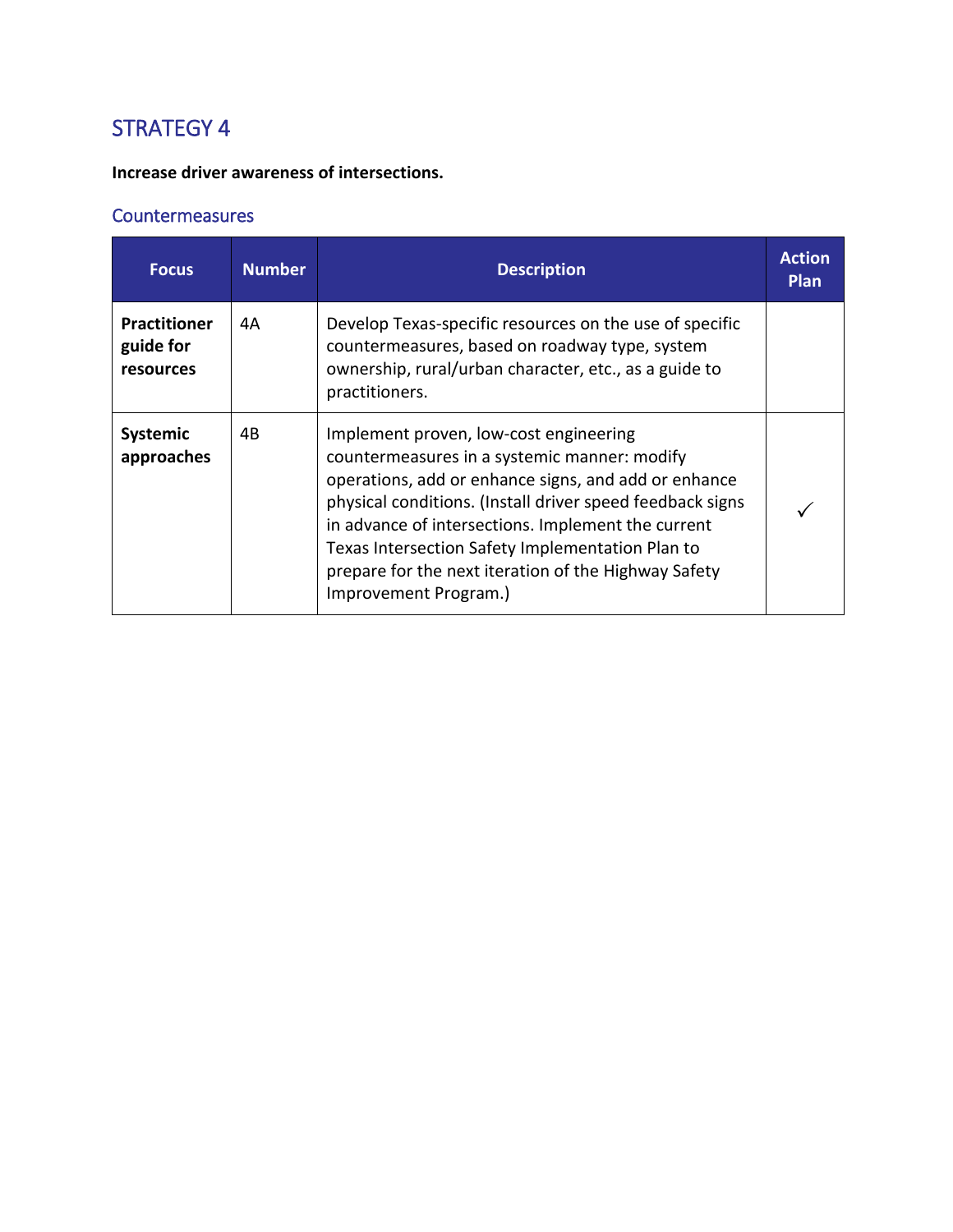### Systemic Approaches Countermeasure (4B) Action Plan

**Implement proven, low-cost engineering countermeasures in a systemic manner: modify operations, add or enhance signs, and add or enhance physical conditions. (Install driver speed feedback signs in advance of intersections. Implement the current Texas Intersection Safety Implementation Plan to prepare for the next iteration of the Highway Safety Improvement Program.)**

| <b>Element</b>       | <b>Description</b>                                                                          |
|----------------------|---------------------------------------------------------------------------------------------|
| Steps for            | Create a systemic program to develop a procedure that identifies countermeasures,<br>1.     |
| Implementation       | selects locations, and supports contracting and program management.                         |
|                      | Conduct outreach to encourage participation in the implementation of a pilot program.<br>2. |
|                      | Set up and implement a pilot program.<br>3.                                                 |
|                      | Evaluate the pilot program and develop a longer-range systemic program.<br>4.               |
|                      | Continue the outreach effort. Encourage more jurisdictions to participate.<br>5.            |
| Participating        | TxDOT, city and county transportation agencies and public works departments, FHWA, and      |
| <b>Organizations</b> | TexITE                                                                                      |
| <b>Effectiveness</b> | ***                                                                                         |
| Cost to              | \$\$                                                                                        |
| Implement            |                                                                                             |
| Time to              | Medium                                                                                      |
| Implement            |                                                                                             |
| <b>Barriers</b>      | Identifying and securing a champion.<br>٠                                                   |
|                      | Developing buy-in among jurisdictions.                                                      |
|                      | Obtaining funding to develop the process.                                                   |
|                      | Finding a jurisdiction willing to pilot.                                                    |
|                      | Obtaining sufficient and sustained funding for more comprehensive implementation.           |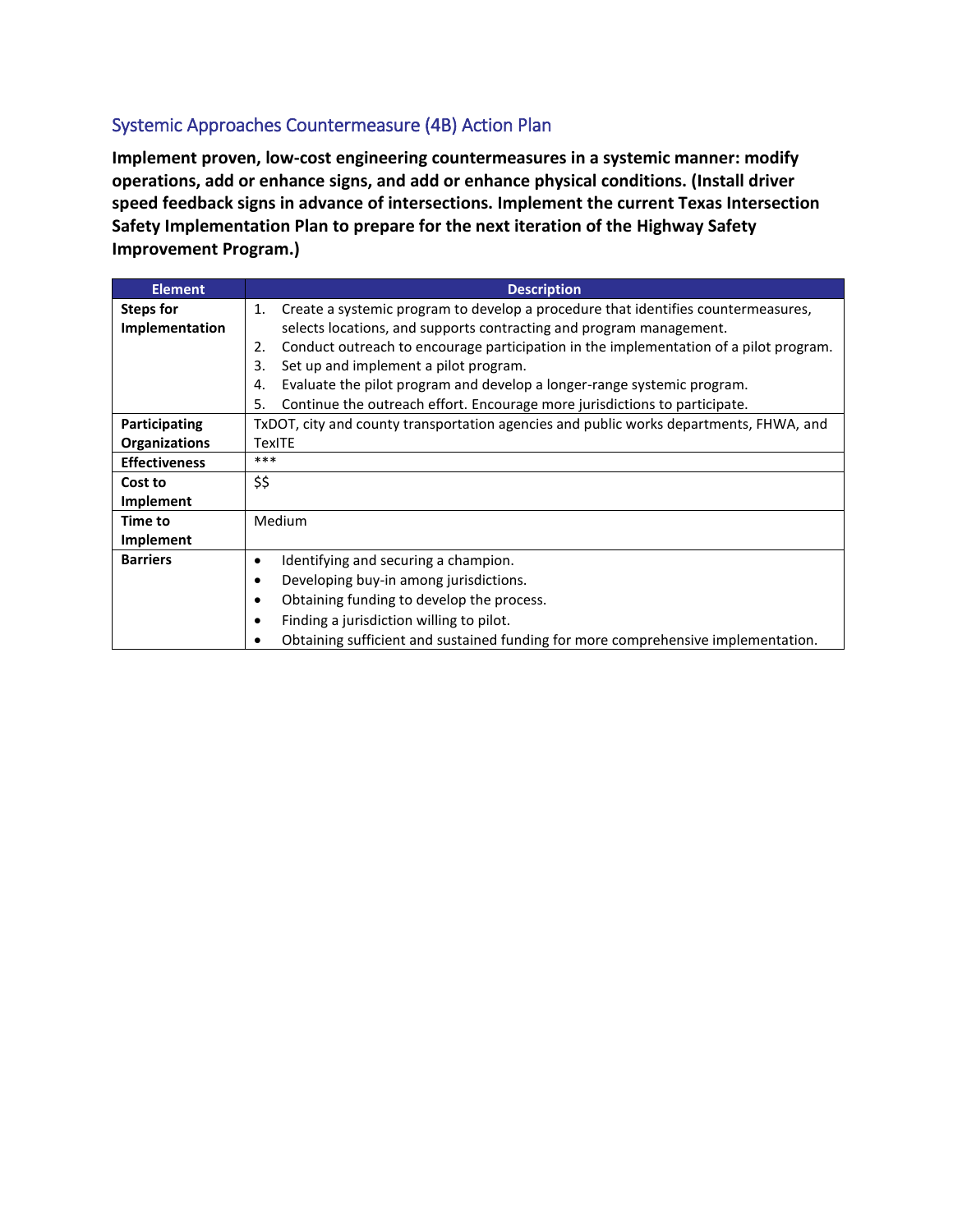**Develop educational campaigns incorporating data analysis to improve intersection safety.**

| <b>Focus</b>                             | <b>Number</b> | <b>Description</b>                                                                                                                                                      | <b>Action</b><br>Plan |
|------------------------------------------|---------------|-------------------------------------------------------------------------------------------------------------------------------------------------------------------------|-----------------------|
| High-volume<br>crash<br><b>locations</b> | 5A            | Publicize high-volume crash locations and point out the<br>contributing crash factors (e.g., red light running,<br>speeding, impaired driving, texting, and phone use). |                       |
| <b>Driver</b><br>education               | 5B            | Increase and renew emphasis on safe driving behaviors<br>in driver education.                                                                                           |                       |
| <b>Media</b>                             | 5C            | Create infographics and other media-friendly<br>information.                                                                                                            |                       |
| Young<br>drivers                         | 5D            | Develop and implement a young driver educational<br>campaign relating to signalized intersections.                                                                      |                       |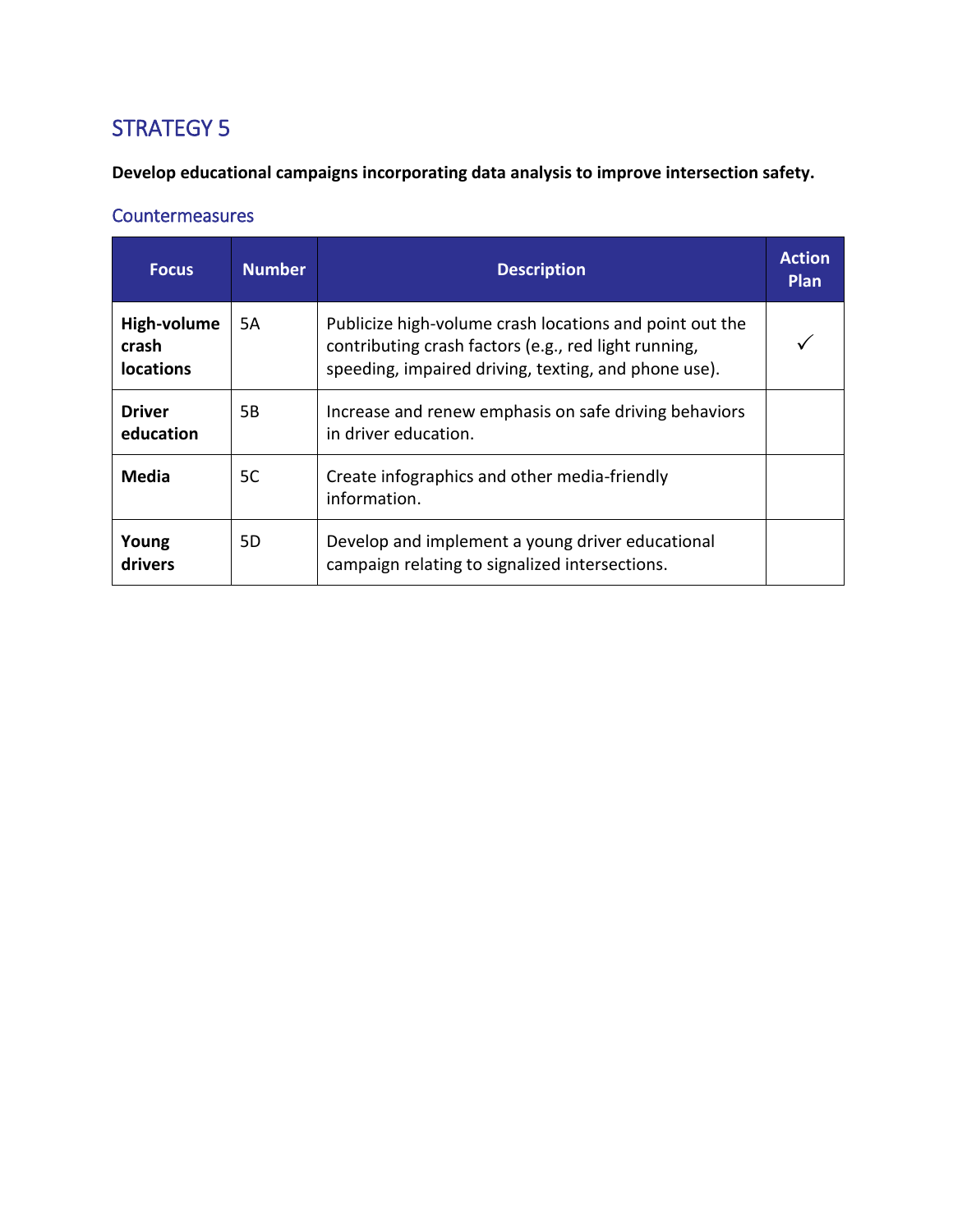## High-Volume Crash Locations Countermeasure (5A) Action Plan

**Publicize high-volume crash locations and point out the contributing crash factors (e.g., red light running, speeding, impaired driving, texting, and phone use).**

| <b>Element</b>       | <b>Description</b>                                                                                  |
|----------------------|-----------------------------------------------------------------------------------------------------|
| <b>Steps for</b>     | Gather and analyze data; identify locations.<br>1.                                                  |
| Implementation       | Obtain interagency approvals; obtain necessary public outreach approvals (council,<br>2.            |
|                      | MPOs, division, and coalition); and use existing program guidelines.                                |
|                      | Implement through use of standardized pamphlets, news and radio spots, internet and<br>3.           |
|                      | social media, and physical signs (aluminum and dynamic message signs) that target                   |
|                      | citizens and visitors.                                                                              |
|                      | Coordinate with enforcement activities.<br>4.                                                       |
|                      | Evaluate efficacy; analyze data post-implementation.<br>5.                                          |
| Participating        | TxDOT; city and county transportation, public works, and information agencies; law                  |
| Organizations        | enforcement departments; MPOs; and insurance companies                                              |
| <b>Effectiveness</b> | $***$                                                                                               |
| Cost to              | \$                                                                                                  |
| Implement            |                                                                                                     |
| <b>Time to</b>       | Short                                                                                               |
| Implement            |                                                                                                     |
| <b>Barriers</b>      | Delays. Consensus between organizations could extend the implementation time.<br>$\bullet$          |
|                      | Staff. Smaller agencies may have difficulty obtaining data analysis.<br>٠                           |
|                      | Incorrect data (outliers; issues with latitude/longitude).                                          |
|                      | Obtaining stakeholder buy-in.                                                                       |
|                      | Need for an improvement plan prior to publicizing.                                                  |
|                      | Addressing liability concerns (may consider publicizing general characteristics versus<br>$\bullet$ |
|                      | specific intersections).                                                                            |
|                      | Identifying and securing a champion.                                                                |
|                      | Developing widespread buy-in among jurisdictions.                                                   |
|                      | Assessing efficiency.                                                                               |
|                      | Obtaining sufficient and sustained funding for implementation.                                      |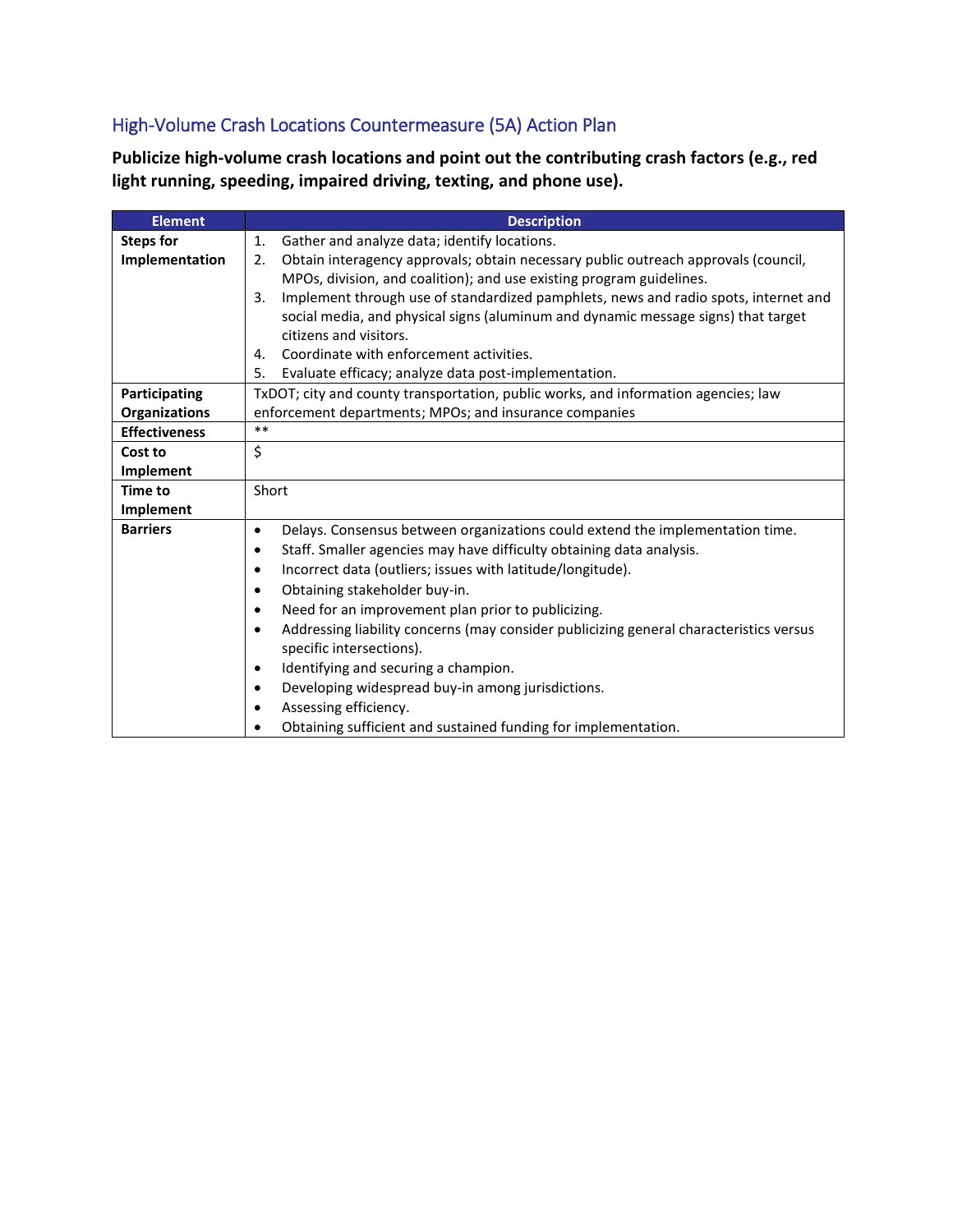### **Reduce red light running.**

| <b>Focus</b>                             | <b>Number</b> | <b>Description</b>                                                                                                                                                                   | <b>Action</b><br>Plan |
|------------------------------------------|---------------|--------------------------------------------------------------------------------------------------------------------------------------------------------------------------------------|-----------------------|
| <b>Enforcement</b>                       | 6A            | Use targeted enforcement at high-volume incident<br>locations. Install red light indicator lights (in most cases,<br>white lights) to inform law enforcement of red signal<br>onset. |                       |
| Contributing<br>factors                  | 6B            | Research, identify, and address the factors contributing<br>to the trend of reduced law enforcement citations for<br>intersection violations.                                        |                       |
| <b>Best practices</b>                    | 6C            | Develop a best practice guide for automated<br>enforcement. Educate decision makers and the public<br>on the effectiveness and appropriate use of automated<br>enforcement.          |                       |
| <b>Automated</b><br>red light<br>cameras | 6D            | Install automated red light enforcement cameras.                                                                                                                                     |                       |
| <b>Reduced</b><br>citation trend         | 6E            | Improve traffic signal timing and interconnect signals to<br>improve efficient traffic flow and encourage a safe<br>travel speed.                                                    |                       |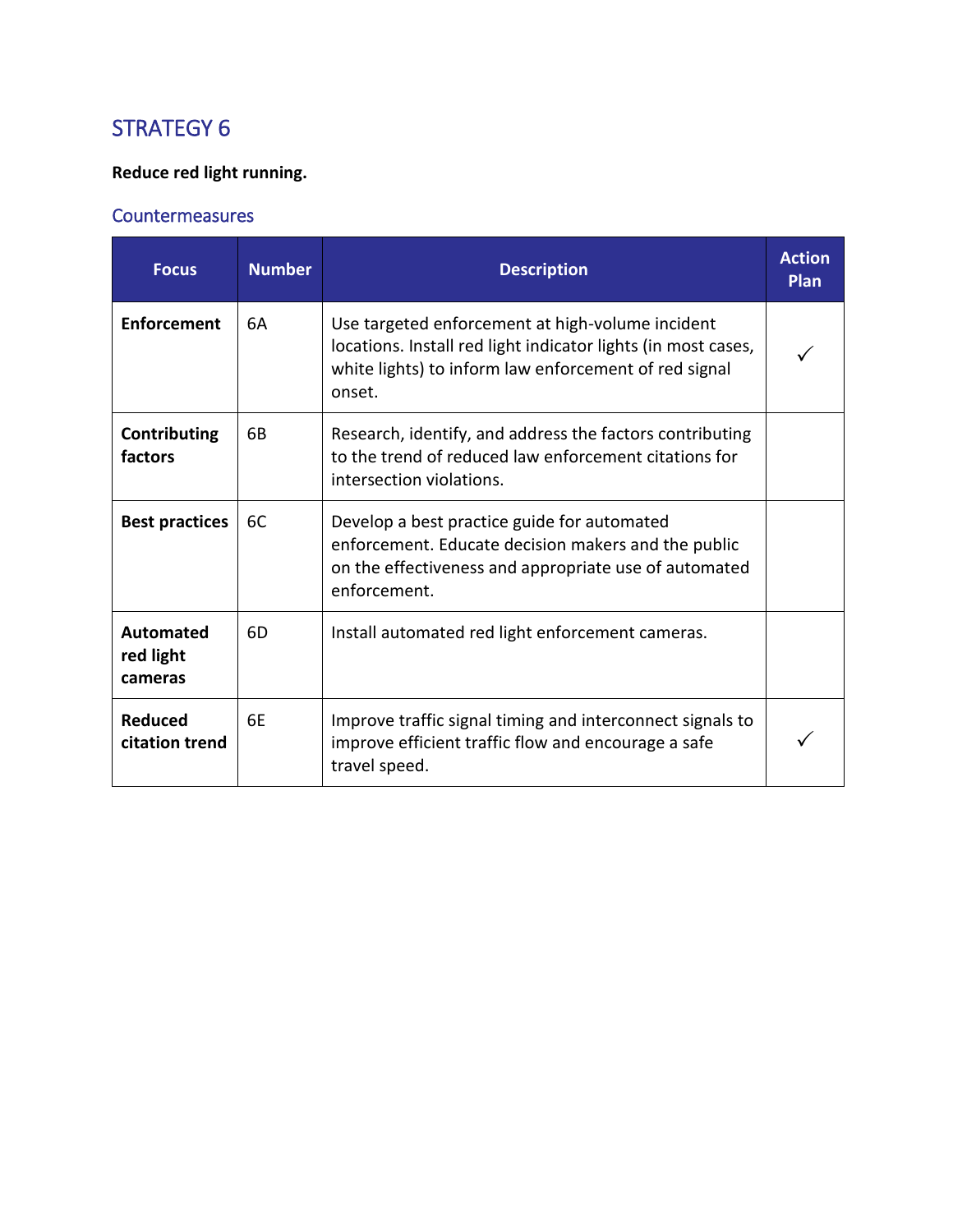## Enforcement Countermeasure (6A) Action Plan

**Use targeted enforcement at high-volume incident locations. Install red light indicator lights (in most cases, white lights) to inform law enforcement of red signal onset.**

| <b>Element</b>       | <b>Description</b>                                                                       |  |  |
|----------------------|------------------------------------------------------------------------------------------|--|--|
| <b>Steps for</b>     | Identify signalized intersections with a high number of red-light-running crashes.<br>1. |  |  |
| Implementation       | Prioritize intersections and install red light indicator lights.<br>2.                   |  |  |
|                      | Enforce red light running at targeted intersections. Use local funds or apply for<br>3.  |  |  |
|                      | Selective Traffic Enforcement Program (STEP) grants.                                     |  |  |
|                      | Evaluate effectiveness.<br>4.                                                            |  |  |
| Participating        | City and county transportation agencies, law enforcement officers, TxDOT, and DPS        |  |  |
| <b>Organizations</b> |                                                                                          |  |  |
| <b>Effectiveness</b> | $***$                                                                                    |  |  |
| Cost to              | \$\$                                                                                     |  |  |
| Implement            |                                                                                          |  |  |
| Time to              | Medium                                                                                   |  |  |
| Implement            |                                                                                          |  |  |
| <b>Barriers</b>      | STEP funding and funding at the city level.<br>٠                                         |  |  |
|                      | Funding for red light indicator lights.                                                  |  |  |
|                      | Concern over legal issues due to the removal of red light cameras even though this is    |  |  |
|                      | just an indicator light, not a camera.                                                   |  |  |
|                      | Finding and securing a champion.                                                         |  |  |